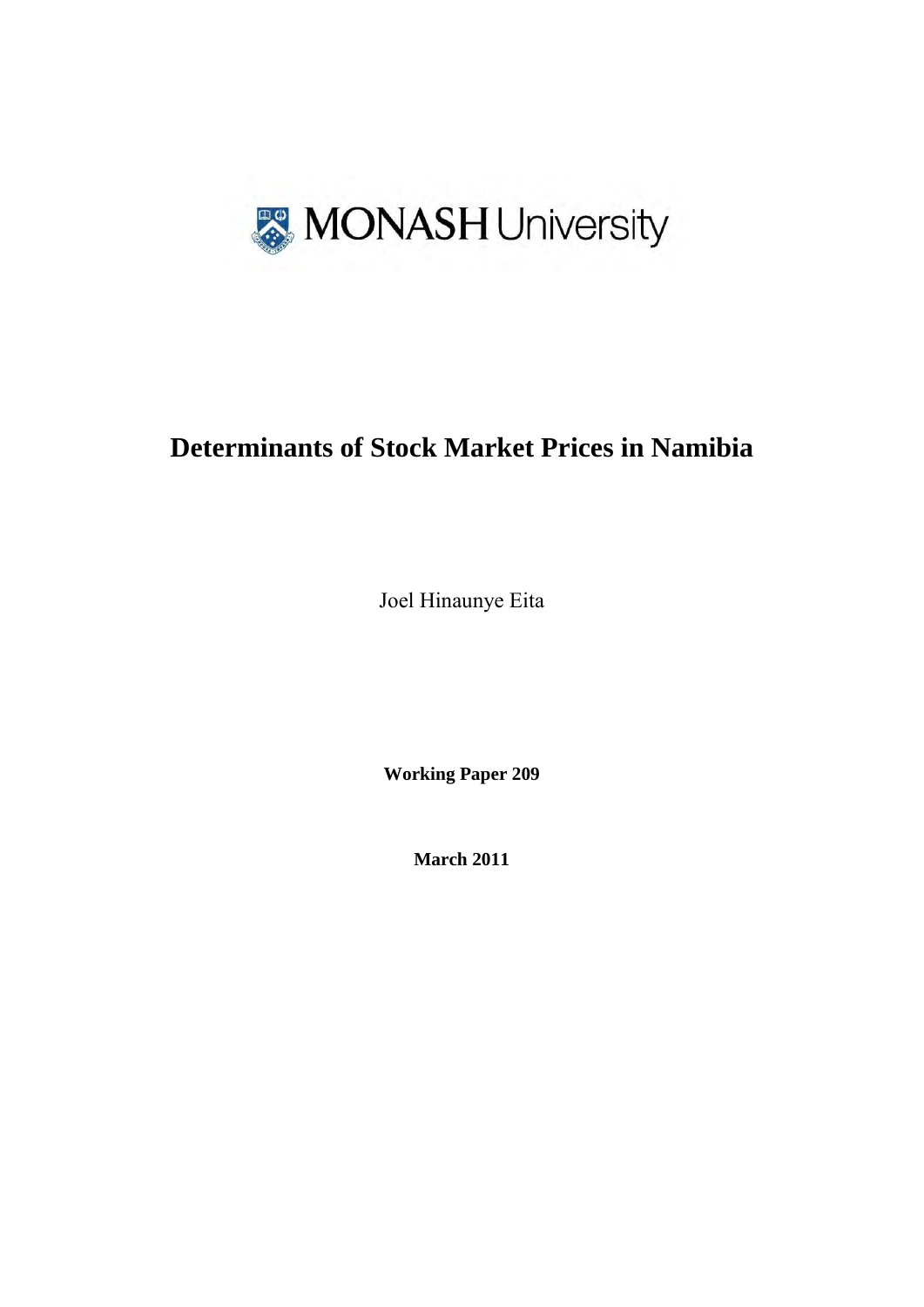## Determinants of Stock Market Prices in Namibia

Joel Hinaunye Eita<sup>∗</sup>

March 17, 2011

#### Abstract

This paper investigates the macroeconomic determinants of stock market prices in Namibia. The investigation was conducted using a VECM econometric methodology and revealed that Namibian stock market prices are chiefly determined by economic activity, interest rates, inflation, money supply and exchange rates. An increase in economic activity and the money supply increases stock market prices, while increases in inflation and interest rates *decrease* stock prices. The results suggest that equities are not a hedge against inflation in Namibia, and contractionary monetary policy generally depresses stock prices. Increasing economic activity promotes stock market price development.

JEL G10 G11 C23 C32

Keywords stock market prices; arbitrage pricing theory; cointegration; impulse reponses; Namibia

## 1 Introduction

The growth of stock markets in developing and emerging markets has become one of the most important topics in the area of financial development. Stock markets allow companies to acquire capital easily and efficiently because they create a market for efficient business transactions to take place. They are also important stimulants to economic development because they provide alternatives to debt financing. Adjasi and Biekpe (2009) state that the funds generated in the stock market can be channelled to projects that help stimulate investment activities and lead to the promotion of sustainable investment and economic growth. The standard model of stock valuation postulates that expected cash flows from stocks and the required rate of return (commensurate with the riskiness of cash flows) are the prime determinants of stock prices. According to Chen et al. (1986), there is a long-run economic equilibrium relationship between prices of stocks and macroeconomic variables. This is supported by Mukherjee and Naka (1995) who showed that economic variables influence stock market returns through their effects on future dividends and discount rates.

Although many empirical studies regarding the relationship between stock market prices and macroeconomic variables involve the bigger stock markets in the world, a few empirical studies on emerging, smaller and underdeveloped stock markets (such as Wongbangpo and Sharma, 2002; Osei, 2006; Rahman, Sidek and Tafri, 2009) have recently taken place. However, studies on the Namibian stock market are limited. Three recent papers (Piesse and Heam, 2005; Humavindu and Floros, 2006; Neidhardt, 2009) estimate the spillover effects between the Namibian Stock Exchange and the Johannesburg Stock Exchange. To the best of our knowledge, there is to date no study which explores the macroeconomic determinants of Namibian stock prices.

Relating the behaviour of stock prices to movements in macroeconomic variables establishes a relationship between them (stock prices and macroeconomic variables), and this relationship could

<sup>∗</sup>Department of Economics, Monash University (South African Campus), e-mail: joel.eita@monash.edu or hinaeita@yahoo.co.uk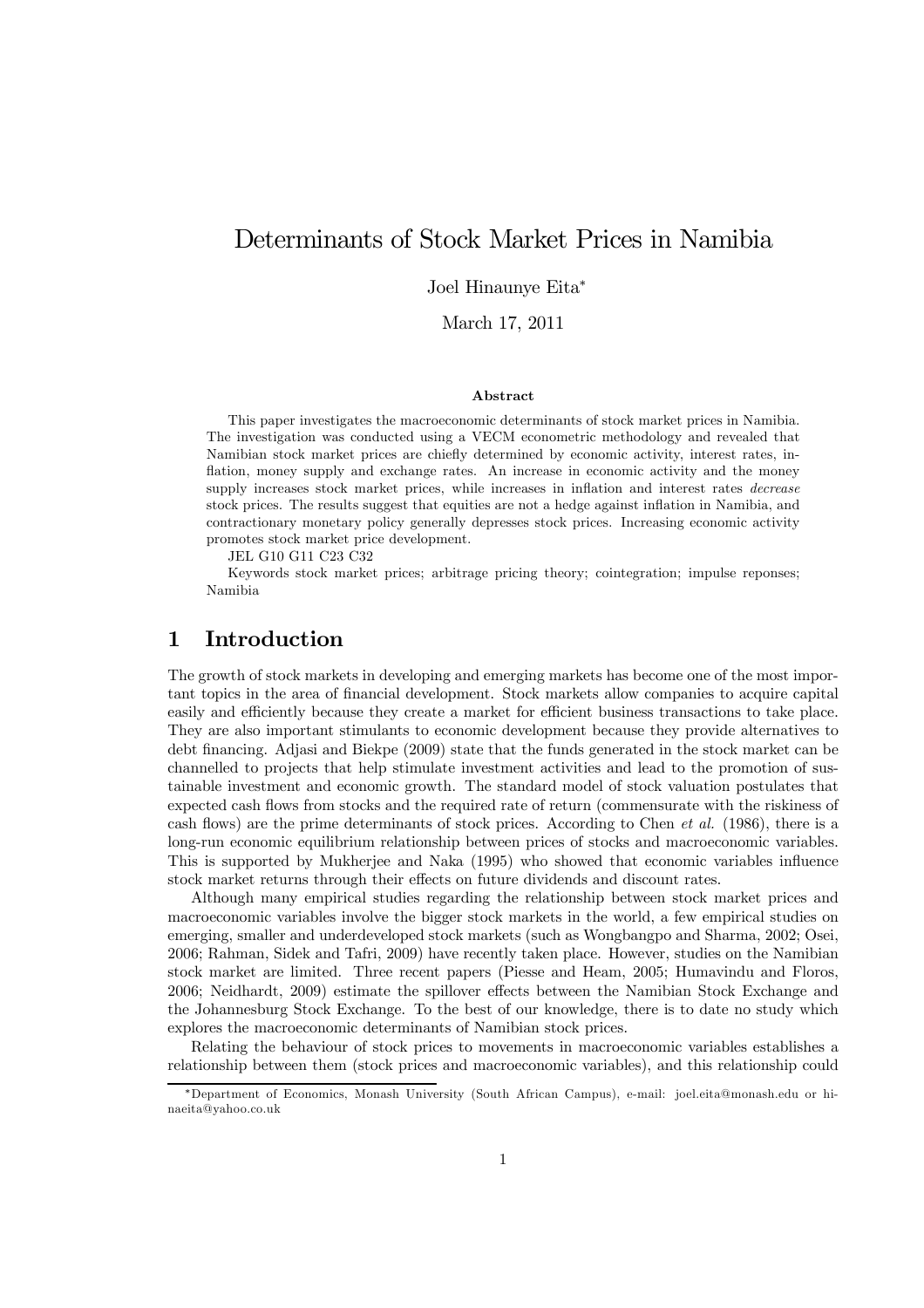assist policy makers in formulating economic policies in Namibia. The impact of macroeconomic variables on stock market returns or prices in Namibia is of interest to policy makers, investors and academics. It is important for them to understand what variables impact on stock market prices. For the academics, understanding of the relationship between stock market prices and macroeconomic variables would fortify theoretical and empirical frameworks on the determinants of stock market prices in Namibia. Understanding the relationship between stock market and macroeconomic variables would help policy makers understand the stock market behaviour and achieve their economic goals. Establishing these relationships is also valuable to investors, as it enables them to change their investments according to change in policies (such as monetary and trade policies).

Like other emerging markets in Africa, Asia and Latin America, Namibia is attracting attention as a market that can offer good returns for investors. Despite the fact that the stock market in Namibia has potential for investors, there is no empirical study investigating the relationship between stock market prices and macroeconomic variables (such as inflation, money supply, income, exchange rate, financial development, etc). The stock market in Namibia (Namibian Stock Exchange or NSX) is of special interest as it has grown significantly since its establishment in 1992. It was established in order to provide an alternative to the country's traditional banking sector with the aim of promoting economic growth and development. It started with a market capitalisation of about N\$10 million in 1992, and by the year 2000 this increased to N\$337 million. Statistics from the NSX indicate that market capitalisation increased to N\$1.024 billion in 2009. Although a large part of the growth in market capitalisation is accounted for by foreign companies (mainly from South Africa) that are dual listed on the NSX and Johannesburg Stock Exchange (JSE), it is a significant growth and development in the NSX. This growth and development in the NSX raise an important question on what the determinants of stock market prices and expansion are. Understanding the determinants of stock market prices and expansion is very important to current and future investors on the NSX. Since Namibia is attracting global attention as a market with investment potential, an empirical investigation of the determinants of stock market expansion is fundamental.

The objective of this article is to investigate the determinants of stock market prices in Namibia for the period 1998 to 2009. The rest of the paper is organised as follows: Section 2 provides the literature review, Section 3 discusses the empirical model, data and econometric methodology, while the empirical results are given in Section 4. Section 5 concludes.

## 2 Literature

The theoretical relationship between stock market prices and economic variables dates back to Ross (1976), whose arbitrage pricing theory (APT) relates stock market returns to economic variables which are sources of income volatility. The impact of these economic variables on stock market returns is dependent on underlying model assumptions. The APT model was developed as an alternative to the capital asset pricing model (CAPM). As Groenewold and Fraser (1997) noted, the main weaknesses of the CAPM is unrealistic assumptions and empirical shortcomings. According to Groenewold and Fraser, the CAPM shows low explanatory power, overestimates the risk-free rate and underestimates the market risk premium. Groenewold and Fraser (1997) stated that the APT model was expected to overcome the weaknesses of the CAPM. The advantage of the APT over CAPM may be derived from the fact that asset returns are generated by a multi-variable model: it is expected to have more explanatory power because it allows for more than one factor. However, Fraser (1997) noted that despite this advantage, the APT model still has weaknesses. The failure of the APT model to replace the CAPM as a superior alternative is that it did not highlight factors that are important to the asset pricing model. This limitation can, however, be viewed as both a strength and a weakness (Groenewold and Fraser, 1997)). Empirical studies confirm the former because it allows the selection of whatever factors or variables provide a better explanation for the sample in question. The latter is demonstrated in empirical applications because it has limited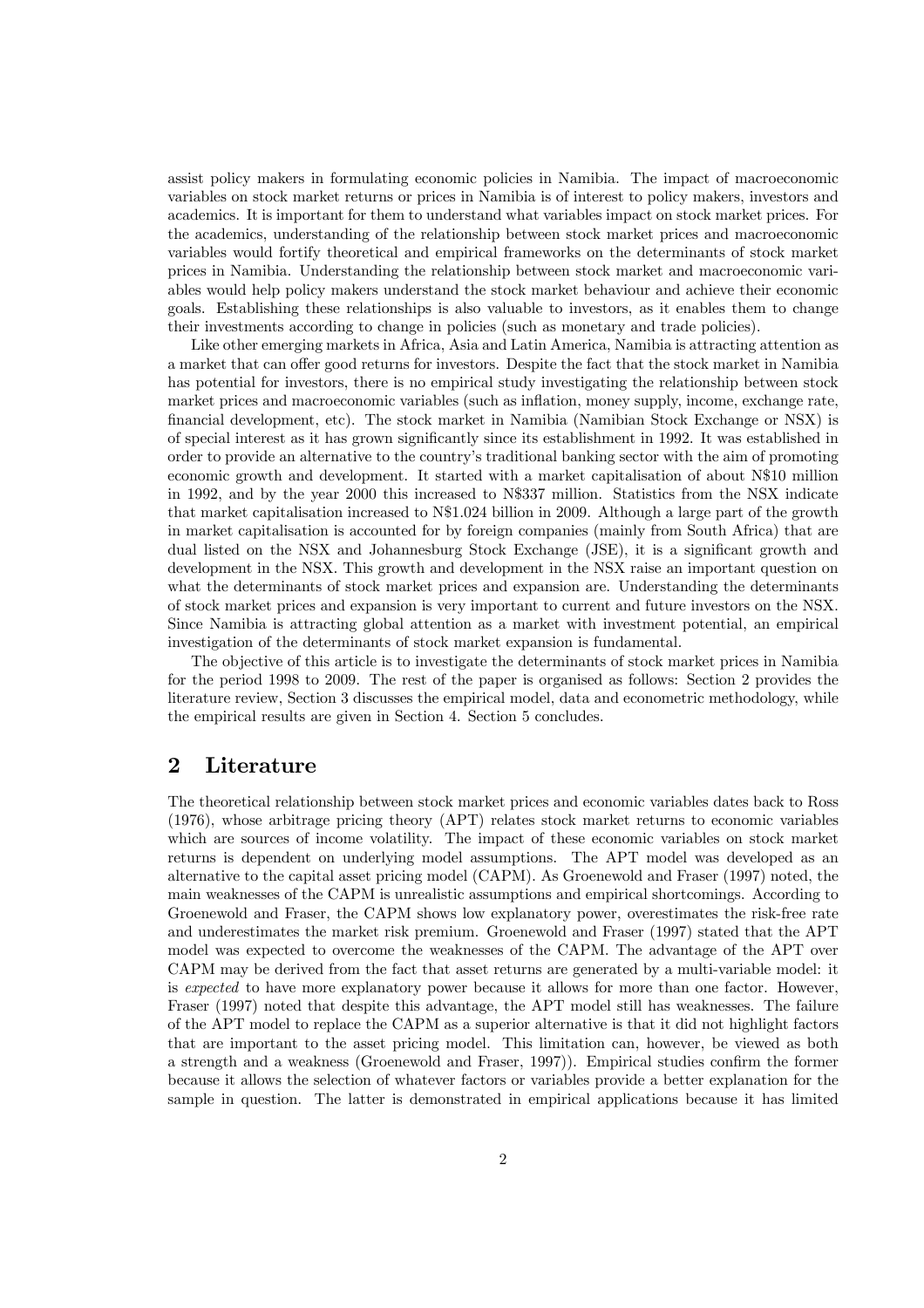number of variables that can be identified easily and cannot explain variations in asset returns. This is in contrast to the CAPM.

Economic theory regarding the relationship between stock market and macroeconomic variables is not without ambiguity. There is also no theoretical model that is generally accepted to link macroeconomic variables to stock market development. It is expected that economic variables that are expected to impact on the expected dividend or discount rate would also impact on stock market returns. Theoretically, it is generally accepted that dividends are affected by variables which impact firm profitability. Since the 1980s, studies such as that of Chen, Roll and Ross (1986) attempted to identify factors in the APT model with macroeconomic variables that have impact on the asset returns. Although Chen et al. (1986) do not identify factors or variables based on rigorous theory, they used variables that are plausible and easily identifiable. Many other empirical studies found that macroeconomic variables such as interest rate, money supply, macroeconomic stability, exchange rate, level of financial development and economic activity are determinants of stock market development. These variables can predict the behaviour of the stock market.

Monetary policy also influences stock market prices. For example, if there is a contractionary monetary policy through higher interest rates, firms' cash flows will be would be reduced after being discounted. This makes investment less attractive and stock market returns will be reduced. According to studies (such as Mukherjee and Naka, 1995; Maysami and Koh, 2000; Hooker, 2004 and Rahmann et al., 2009), the hypothesis of substitution effect predicts that an increase in the interest rate raises the opportunity cost of holding cash, and this will cause substitution between stocks and other interest-bearing securities such as bonds. This suggests a negative relationship between the interest rate and stock market returns. These studies (Mukherjee and Naka, 1995 for Japan; Maysami and Koh, 2000 for Singapore; Hooker, 2004 for 29 emerging markets in Asia, Latin America, Africa and Middle East; Rahman *et al.*, 2009) found a negative relationship between stock market returns and the interest rate. Recent studies in Africa such as Adjasi and Biekpe (2006) and Osei (2006) also found a negative relationship between stock market returns and interest rates.

Money supply – another tool of monetary policy – also affects stock market returns. The impact of money supply on stock market returns can be positive or negative. Hence the relationship between money supply and the stock market is an empirical question. An increase in money supply can cause inflation to rise. According to Fama (1981), this leads to an increase in the discount rate, and in turn leads to a decrease in stock market returns. When this is the case, the relationship between stock market prices and money supply will be a negative. However, the negative impact of money supply on the stock market can be countered if the increase (in money supply) results in economic expansion through a rise in corporate earnings and profitability, and stock market returns will gain. An expansionary monetary policy that causes an increase in economic growth causes stock market returns to rise, and there will be a positive relationship between money supply and stock market returns. Most empirical studies (Mukherjee and Naka, 1995; Maysami and Koh, 2000; Osei, 2006; Rahman et al., 2009; Chen et al., 2005; Naceur et al., 2007) found a positive relationship between stock market prices and money supply.

Macroeconomic stability also impacts on stock market prices: price movements are affected by inflation. There was a general belief until the early 1970s that the relationship between inflation and stock market returns or prices was positive. This was based on Fisher (1930) who postulated that stock markets are independent of inflation expectations, implying that prices and inflation should move in the same direction. This is attributed to the fact that the expected nominal return on equities consists of two components, the real return and the expected inflation rate. According to Al-Khazali (2004), this represents a form of arbitrage between financial and real assets. The generalised Fisher hypothesis (Fisher, 1930) states that equities are a claim against real assets of the company and can serve as a hedge against inflation. When inflation is pronounced, investors would sell financial assets in exchange for real assets. If that takes place, the price of equities should reflect fully the expected inflation, and the relationship between the two variables (inflation and stocks or equities) should be positive. However, after the late 1970s it was found that the relationship between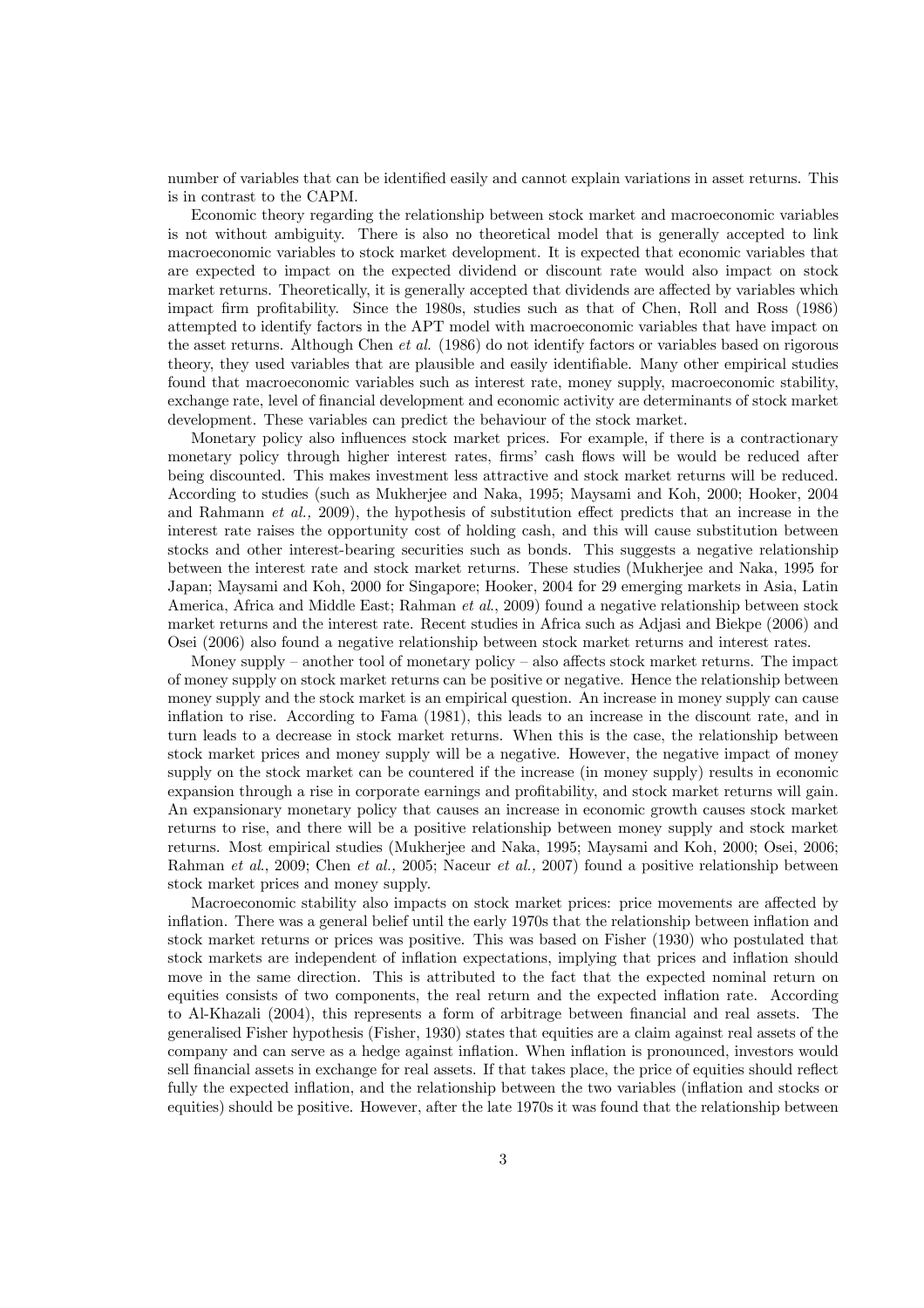stock market prices and inflation can also be negative (Fama, 1981). Fama (1981) disagreed with the generalised Fisher hypothesis (Fisher, 1930), and suggested that stock markets or equities were not a hedge against inflation. The relationship between inflation and stock market returns operates through the impact of the expected changes in real output on the general price level. There is consensus among economists that the relationship between inflation and real output is negative, but stock market prices and real output are positively related. According to Fama, the negative association between stock market and inflation results from the relationship between inflation and future output. An increase in inflation causes uncertainty and reduces future economic activity. The returns on the stock market reflects future earnings of the firm, and an economic decline predicted by an increase in inflation will cause a reduction of stock price, hence the relationship between stock market prices and inflation is negative. Empirical studies provide mixed results: some (Firth, 1979; Gultekin, 1983; Choundry, 2001; Kyriacou, 2006) found a positive relationship between inflation and prices while others (Spyrou, 2001; Ionnides et al., 2005; Osei 2006) demonstrated that the relationship between inflation and stock market prices is negative.

One of the weaknesses of the APT model is that when it was initially developed, it assumed investors only have access to domestic securities, but not to foreign securities. Since the 1980s, many studies modified or relaxed this assumption in order to allow for possible integration with foreign markets. This means that arbitrageurs who trade stocks internationally will be incorporated in the model. The relaxation of the initial assumption gave rise to the development of international APT (Rahman et al., 2009). Many studies since then have examined exchange rates as possible determinants of stock market prices. The exchange rate influences the firm's cash flow and the amount of dividend to be paid. The impact of the exchange rate on the stock market is an empirical proof. A depreciation of the exchange rate makes exports cheaper and causes an increase in foreign demand and sales for the local companies (Pan *et al.*, 2007). This is based on the exchange rate channel of monetary policy. A depreciation of the local currency causes exports to rise, while appreciation results in export reduction. This will only be the case if demand for exports and imports is elastic (the Marshall-Lerner condition holds). Rahman et al. (2009) argues that if the demand for imports is not elastic, the advantage of a rise in exports would be absorbed by higher prices paid for imports, thereby undermining the benefits of exchange rate depreciation. Maysami and Koh (2000) argued that if the economy has a high import and export content, and particularly a significant portion of intermediate goods in its total expenditure, an appreciation of the local currency reduces the cost of imported inputs. This enables local producers to become internationally competitive. Some empirical studies (Mukherjee and Naka, 1995; Wongbangpo and Sharma, 2002 for Indonesia, Malaysia, Phillipines) found a positive relationship, while others (Maysami and Koh, 2000; Wongbangpo and Sharma, 2002 for Singapore and Thailand; Osei, 2006) revealed a negative relationship between stock market prices and exchange rate.

In addition to monetary policy variables, economic activity (generally proxied by GDP or the industrial production index) is also an important determinant of stock market prices or returns. There is a general consensus that an increase in economic activity causes stock market returns to increase. This is confirmed by empirical studies, (e.g. Mukherjee and Naka, 1995; Wongbangpo and Sharma, 2002; Chen, Kim and Kim, 2005; Yartey, 2008).

## 3 Empirical model, data and econometric methodology

## 3.1 Empirical Model

Following a review of the theoretical and empirical literature, the relationship between stock market prices and macroeconomic variables was investigated using a regression equation. This paper follows Chen et al., (1986) to identify factors in the APT model with macroeconomic variables that have an impact on stock market prices. Most studies employed this model in order to test the impact of macroeconomic variables on stock market prices. As stated earlier, it has advantages over the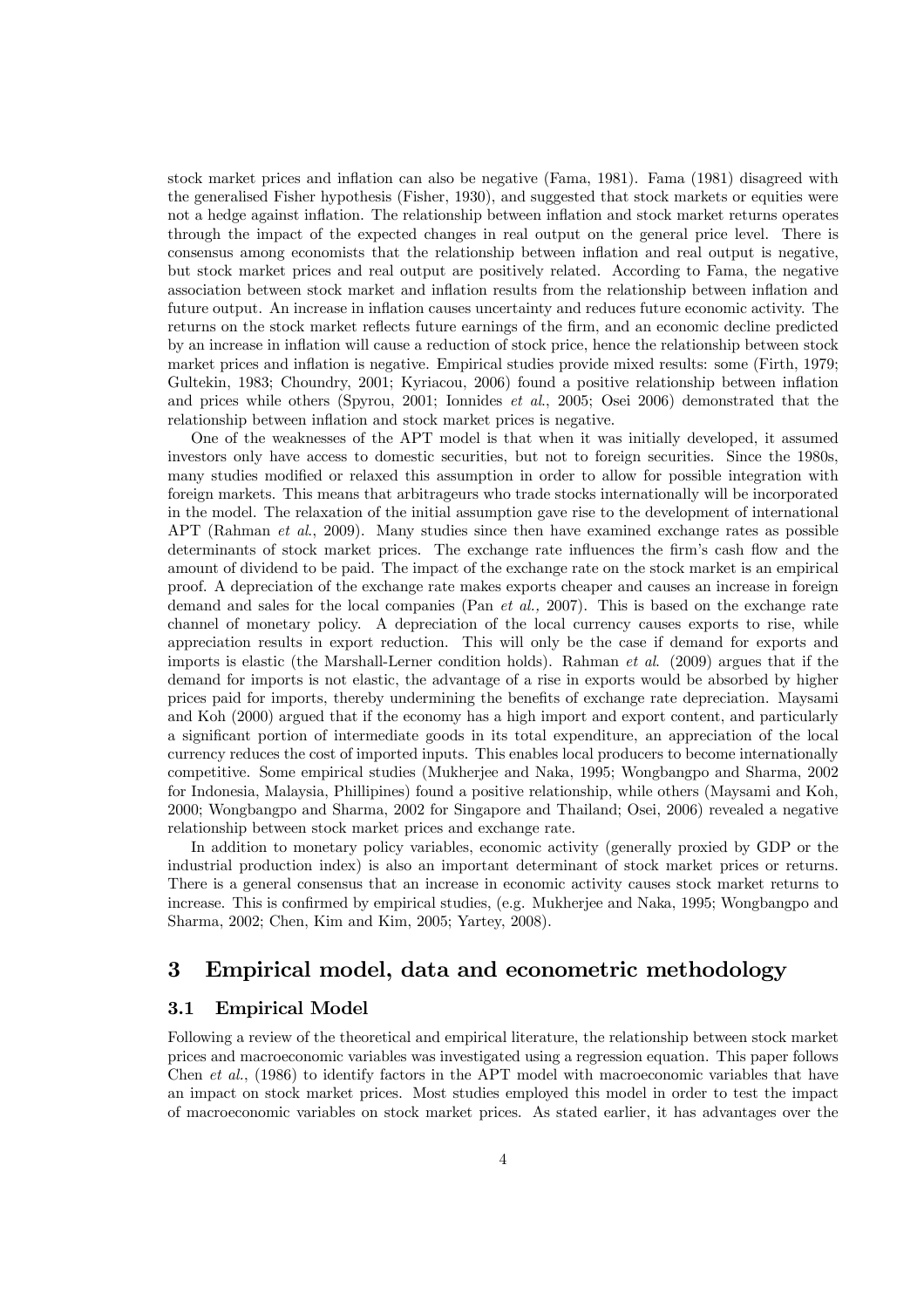CAPM model as it allows the selection of whatever factors provide a better explanation of variations in stock market prices. The regression equation is specified in logarithms (equation is in logs so that the coefficients can be interpreted as elasticities) as follows:

$$
\ln SM_t = \alpha_0 + \alpha_1 \ln M_t + \alpha_2 \ln P_t + \alpha_3 \ln Y_t + \alpha_4 \ln E_t + \alpha_5 \ln IR_t + \varepsilon_t \tag{1}
$$

Where  $SM_t, M_t, P_t, Y_t, E_t, IR_t, \varepsilon_t$  are measures of stock market prices, money supply, price level, income (economic activity), exchange rate, interest rate and error term. The signs expectations for the coefficients are as follows. Parameters  $\alpha_1, \alpha_2$  and  $\alpha_4$ can be positive or negative. Parameter  $\alpha_3$ is expected to be positive, while  $\alpha_5$  will be negative.

Most of the market capitalisation of the Namibian Stock Exchange is accounted for by large South African companies, and it could be appropriate to include some South African variables in this empirical model. However, Humavindu and Floros (2006) concluded that there are no spillover effects from the Johannesburg Stock Exchange to the Namibian Stock Exchange. Neidhardt (2009) also concluded that despite strong cultural, institutional and economic linkages between Namibia and South Africa, there is no spillover effect from the Johannesburg Stock Exchange to the Namibian Stock Exchange. Kabundi and Loots (2007) investigated the co-movement between South African and other Southern African Development Community (SADC) countries' business cycles, and concluded that Namibian business cycles are only explained moderately by South African business cycles. Kabundi and Loots argued that country specific components outweigh the influence of regional common components. This suggests that although conventional trading and institutional relationships imply high levels of co-movement between the Johannesburg and Namibian stock exchanges, the Namibian economy or market is less dependent on South Africa. Namibian specific effects outweigh the influence of South African effects. For these reasons South African variables are not included in the empirical model.

#### 3.2 Data

The study uses quarterly data and covers the period 1998Q1 to 2009Q4, the only period for which quarterly data are available. Two measures of stock market prices are used; the ratio of market capitalisation to GDP  $(SM_t)$  and the Namibian Stock Exchange overall index  $(SM_t^*)$ . Money supply is represented by broad money, M2  $(M_t)$  and inflation or price is proxied by the consumer price index  $(P_t)$ . The study uses real GDP  $(Y_t)$  as a measure of economic activity and the Namibia dollar/USA dollar  $(E_t)$  for the exchange rate. Treasury bill rates  $(IR_t)$  are used for interest rates.

The data for market capitalisation and the Namibian Stock Exchange overall index are sourced from the Namibian Stock Exchange. Data for GDP are obtained from the Central Bureau of Statistics of Namibia. The rest of the data are sourced from the Bank of Namibia.

#### 3.3 Econometric Methodology

Before the estimation of Equation (1), the time series properties of the variables which involve unit root tests needs to be established. This study uses three tests to determine whether the variables to be used in the estimation are stationary or non-stationary. These tests are Augmented Dickey Fuller (ADF), Phillips-Perron (PP) and Kwiatkowski Phillips-Schmidt Shin (KPSS).

A Vector Autoregression (VAR) model is applied in this study. This model has advantages in the sense that time series can be modelled simultaneously. It was developed by Johansen (1988; 1995). The VAR methodology corrects for autocorrelation and endogeneity parametrically using vector error correction model (VECM) specification. The advantage of this method is that it prevents substantial bias that takes place in OLS estimates of cointegration relations when the Engle-Granger two-step procedure is used. This procedure (Johansen econometric methodology) develops as follows. The starting point in VAR of order mis given by:

$$
x_t = \mu + B_1 x_{t-1} + \dots \dots \dots B_m x_{t-m} + \nu_t \tag{2}
$$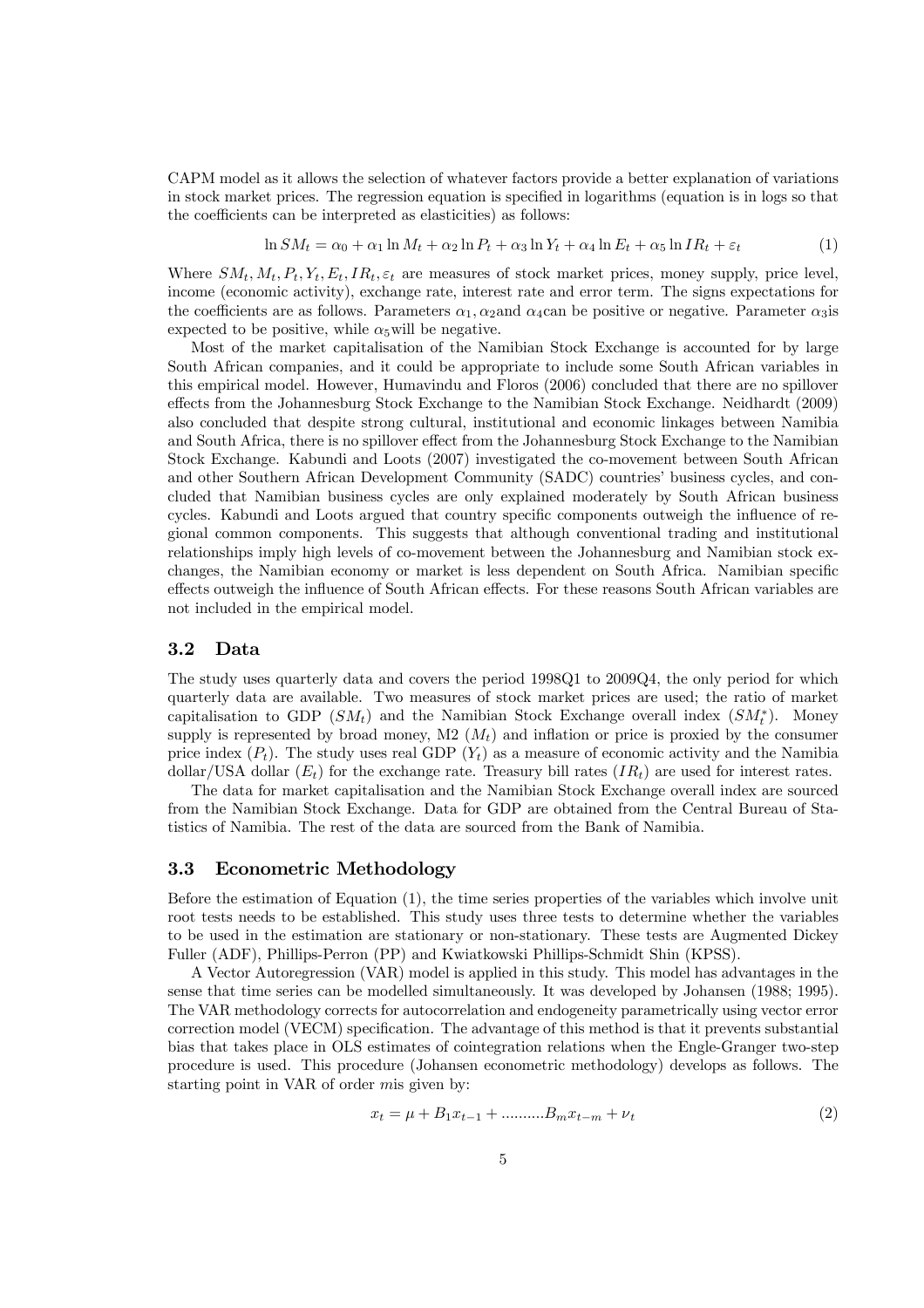Where  $x_t$  is  $(nx1)$  vector of variables, each of  $B_i$  is an  $(nxn)$  matrix of parameters,  $v_t$  is a residuals or  $(n \times 1)$  vector of innovations. Sims (1980) states that this type of modelling estimates the dynamic relationships among variables that is jointly endogenous without the imposition of strong a priori restrictions. This is supported by Harris (1995). Equation (2) can be re-written in a vector error correction model (VECM) format as:

$$
\Delta x_t = \mu + \prod x_{t-1} + \sum_{j=1}^{m-1} \Gamma_i \Delta x_{t-i} + v_t
$$
\n(3)

where  $\prod = \sum^{m}$  $\sum_{i=1}^{m} B_i - I$  and  $\Gamma_i = -\sum_{j=i+1}^{m} B_j$ .

It is assumed that Equation  $(3)$  contains only I $(0)$  or stationary variables and is white noise because the terms in Equation  $(2)$  are all I(1). Harris (1995) states that specifying the system this way will have information on the short-run and long-run adjustments to changes in  $x_t$  through  $\prod$ and  $\Gamma_i$  estimates. In the analysis of VAR,  $\prod$ is a vector representing a matrix of long-run coefficients. This is very important in VAR analysis. The long-run coefficients are defined as multiple of two  $(n \times r)$  vectors,  $\alpha$  and  $\beta'$  (Eita and Jordaan, 2010).  $\prod = \alpha \beta'$ , where the elements of  $\alpha$  are called adjustment parameters in the VECM. They are loading matrices and denote the speed of adjustment from disequilibrium. The elements of  $\beta'$  are a matrix of long-run equilibrium such that the term  $\beta' x_t$ in Equation (3) represents up to  $n-1$  economic equilibrium or cointergrating relationships in the model. If  $\prod$ has rank of zero, it means that the variables in  $x_t$  are not cointegrated. If the rank is r (number of cointegrating vectors), there will be r possible stationary relationships. If the matrix has a full rank  $(r = n)$ , it suggests that there are n cointegrating vectors and all variables in Equation 3 are I(0). Johansen (1988; 1995) proposed two likelihood ratio test statistics for cointegration and these are trace  $(\lambda_{\text{mbox}})$  and maximum eigenvalue  $(\lambda_{\text{max}})$ .

## 4 Empirical Results

### 4.1 Unit Root test

The unit root test, which involves time series properties of the data, is the first step before estimation of the empirical model. The unit root test results are presented in Table 1. The ADF and PP show that all variables are nonstationary in levels, but stationary if in first—difference form. This means that they are I(1). KPSS shows that the null hypothesis of stationarity (no unit root) is rejected for all variables in levels, except EX. The null hypothesis is not rejected when the variables are in difference form. This suggests that all variables (except  $EX$ ) contain unit roots and are  $I(1)$ .

#### 4.2 Cointegration test and VECM Results

The next step after establishing the univariate characteristics of the variables is to test for cointegration. The Johansen cointegration test is performed using two statistics,  $\lambda_{\text{trace}}$  and  $\lambda_{\text{max}}$ . Cointegration for Equation (1) is tested in two different variations. The first variation uses  $\ln SM_t$ (market capitalisation to GDP) as a measure of stock market prices, and the second uses  $\ln SM_t^*$ (NSX Overall Stock Index) as a proxy for stock market development. The lag length was based on the Akaike information crierion, Schwartz information criterion, Hannan-Quinn information criterion, log likelihood ratio and final prediction error. The lag length in both variations of Equation (1) was set at 1. Cointegration test results for first variation of Equation (1) are presented in Table 2. Diagnostic statistics were performed on the unrestricted VAR and VECM, and show that residuals are multivariate normal and that no heteroscedasticity or serial correlation exists. The diagnostic statistics are not presented in the paper because of space limitation, but can be obtained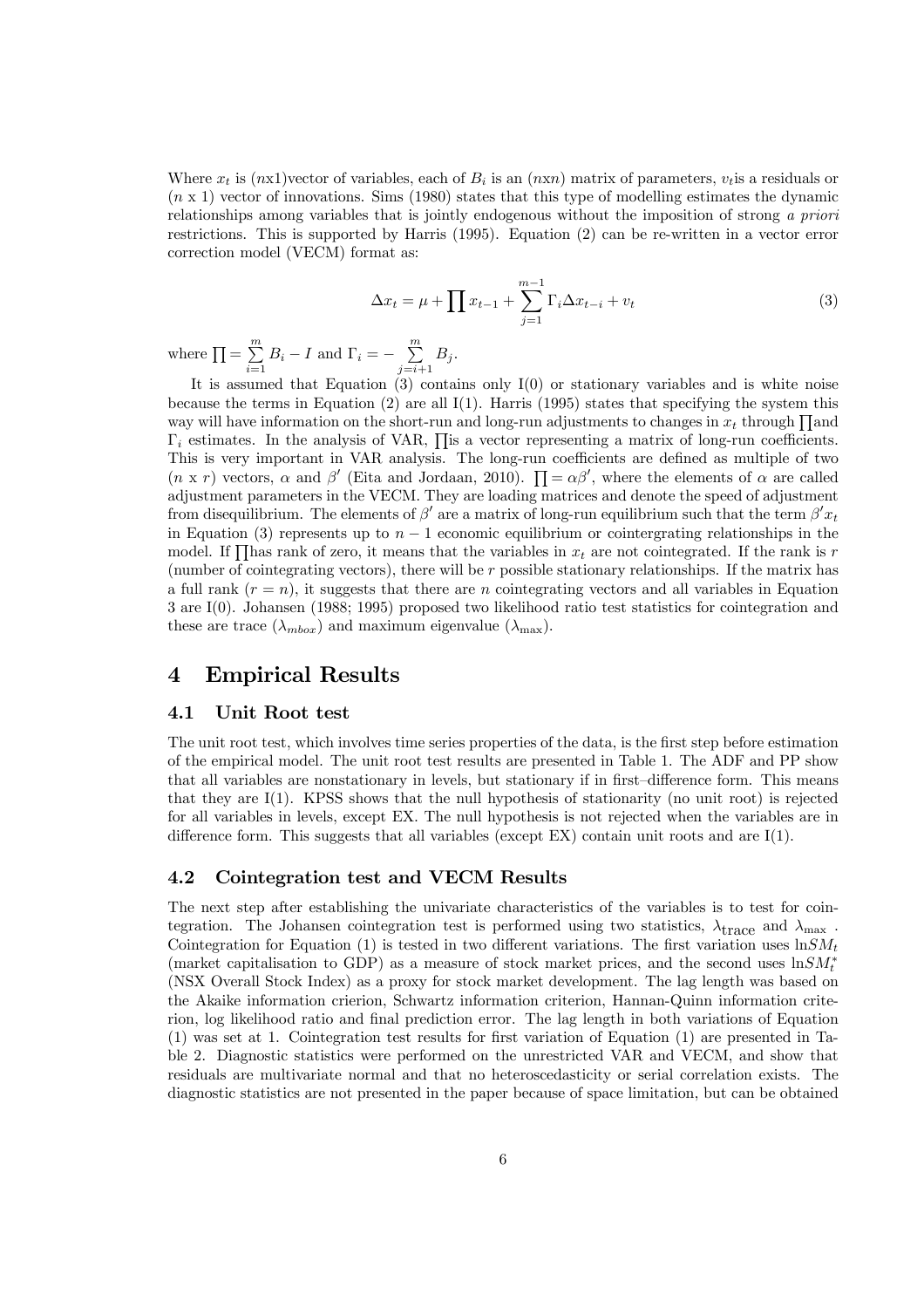from the author on request. The  $\lambda_{\text{trace}}$  identify two cointegrating vectors, while the  $\lambda_{\text{max}}$  found one cointegrating vector for the model with a constant and trend.

The long-run part of the VECM in Equation (3) is shown in Equation (4). The first cointegrating vector is the stock market price equation and the second, the exchange rate equation. The second cointegrating vector relates exchange rate to money supply, GDP and prices.

$$
\prod x_{t-1} = \alpha \beta' x_{t-1} = \begin{bmatrix} \alpha_{11} \alpha_{12} \\ \alpha_{21} \alpha_{22} \\ \alpha_{31} \alpha_{32} \\ \alpha_{41} \alpha_{42} \\ \alpha_{51} \alpha_{52} \\ \alpha_{61} \alpha_{62} \\ \alpha_{71} \alpha_{72} \end{bmatrix} \begin{bmatrix} 1 & 0 & \beta_{31} & \beta_{41} & \beta_{51} & \beta_{61} & \beta_{71} \\ 0 & 1 & \beta_{32} & \beta_{42} & \beta_{52} & 0 & \beta_{72} \\ 0 & 1 & \beta_{32} & \beta_{42} & \beta_{52} & 0 & \beta_{72} \\ 0 & 0 & 0 & \beta_{72} & 0 & \beta_{72} \\ 0 & 0 & 0 & 0 & 0 & \beta_{72} \\ 0 & 0 & 0 & 0 & 0 & 0 \\ 0 & 0 & 0 & 0 & 0 & 0 \\ 0 & 0 & 0 & 0 & 0 & 0 \\ 0 & 0 & 0 & 0 & 0 & 0 \\ 0 & 0 & 0 & 0 & 0 & 0 \\ 0 & 0 & 0 & 0 & 0 & 0 \\ 0 & 0 & 0 & 0 & 0 & 0 \\ 0 & 0 & 0 & 0 & 0 & 0 \\ 0 & 0 & 0 & 0 & 0 & 0 \\ 0 & 0 & 0 & 0 & 0 & 0 & 0 \\ 0 & 0 & 0 & 0 & 0 & 0 & 0 \\ 0 & 0 & 0 & 0 & 0 & 0 & 0 \\ 0 & 0 & 0 & 0 & 0 & 0 & 0 \\ 0 & 0 & 0 & 0 & 0 & 0 & 0 \\ 0 & 0 & 0 & 0 & 0 & 0 & 0 \\ 0 & 0 & 0 & 0 & 0 & 0 & 0 & 0 \\ 0 & 0 & 0 & 0 & 0 & 0 & 0 & 0 \\ 0 & 0 & 0 & 0 & 0 & 0 & 0 & 0 \\ 0 & 0 & 0 & 0 & 0 & 0 & 0 & 0 \\ 0 & 0 & 0 & 0 & 0 & 0 & 0 & 0 \\ 0 & 0 & 0 & 0 & 0 & 0 & 0 & 0 \\ 0 & 0 & 0 & 0 & 0 & 0 & 0 & 0 \\ 0 & 0 & 0 & 0 &
$$

The estimated long-run stock market development equation is presented in Equation (5) with tstatistics in brackets.

$$
\ln SM_t = -24.25 + 1.23 \ln M_t + 10.58 \ln Y_t - 16.64 \ln P_t - 0.97 \ln IR_t
$$
  
(4.27) (1.67) (4.08) (-4.70) (-1.84) (5)

In Equation  $(5)$ , the coefficients of money supply and income are positive. This suggests that an increase in money supply causes economic expansion through increased cash flows and stock prices or returns benefit from expansionary monetary policy. Increases in economic activity result in stock market price rises. The coefficients of prices and interest rates are negative. An increase in inflation causes a reduction in stock market prices. This is consistent with the prediction of Fama (1981) and suggests that stock market returns in Namibia are not a hedge for inflation. A negative impact of interest rates on stock market prices suggests that high interest rates reduce the value of cash flows in Namibia after being discounted, and that contractionary monetary policy reduces stock market returns. These results are comparable with those obtained in other empirical studies. The exchange rate has a zero coefficient on stock market return because it is a dependent variable in the second cointegrating vector.

The long-run results of the second cointegrating vector are presented in Equation (6) and tstatistics are in brackets. The second cointegrating vector is the exchange rate equation. It is important to mention that the second cointegrating vector is not of much interest here, because the focus of this paper is on the determinants of stock market prices.

$$
\ln E_t = 10.17 - 2.06 \ln M_t - 4.60 \ln Y_t + 11.11 \ln P_t
$$
  
(4.27) (-5.04) (-3.56) (5.27) (6)

Equation (6) shows that an increase in money supply and economic activity (GDP) causes the exchange rate to appreciate, while an increase in inflation results in exchange rate depreciation.

Cointegration test results for the second variation of Equation (1) are presented in Table 3. The trace statistics identify two cointegrating vectors, while maximum eigenvalues identify one cointegrating vector for the model with no constant and no trend.

The long-run VECM equation is shown or visualised in Equation (7). The first cointegrating vector is the equation of the stock market, while the second cointegrating vector is the exchange rate equation.

$$
\prod x_{t-1} = \alpha \beta' x_{t-1} = \begin{bmatrix} \alpha_{11} \alpha_{12} \\ \alpha_{21} \alpha_{22} \\ \alpha_{31} \alpha_{32} \\ \alpha_{41} \alpha_{42} \\ \alpha_{51} \alpha_{52} \end{bmatrix} \begin{bmatrix} 1 & 0 & \beta_{31} & \beta_{41} & \beta_{51} \\ 0 & 1 & \beta_{32} & \beta_{42} & \beta_{52} \end{bmatrix} \begin{bmatrix} \ln SM_{t-1} \\ \ln E_{t-1} \\ \ln M_{t-1} \\ \ln P_{t-1} \\ \ln IR_{t-1} \end{bmatrix}
$$
(7)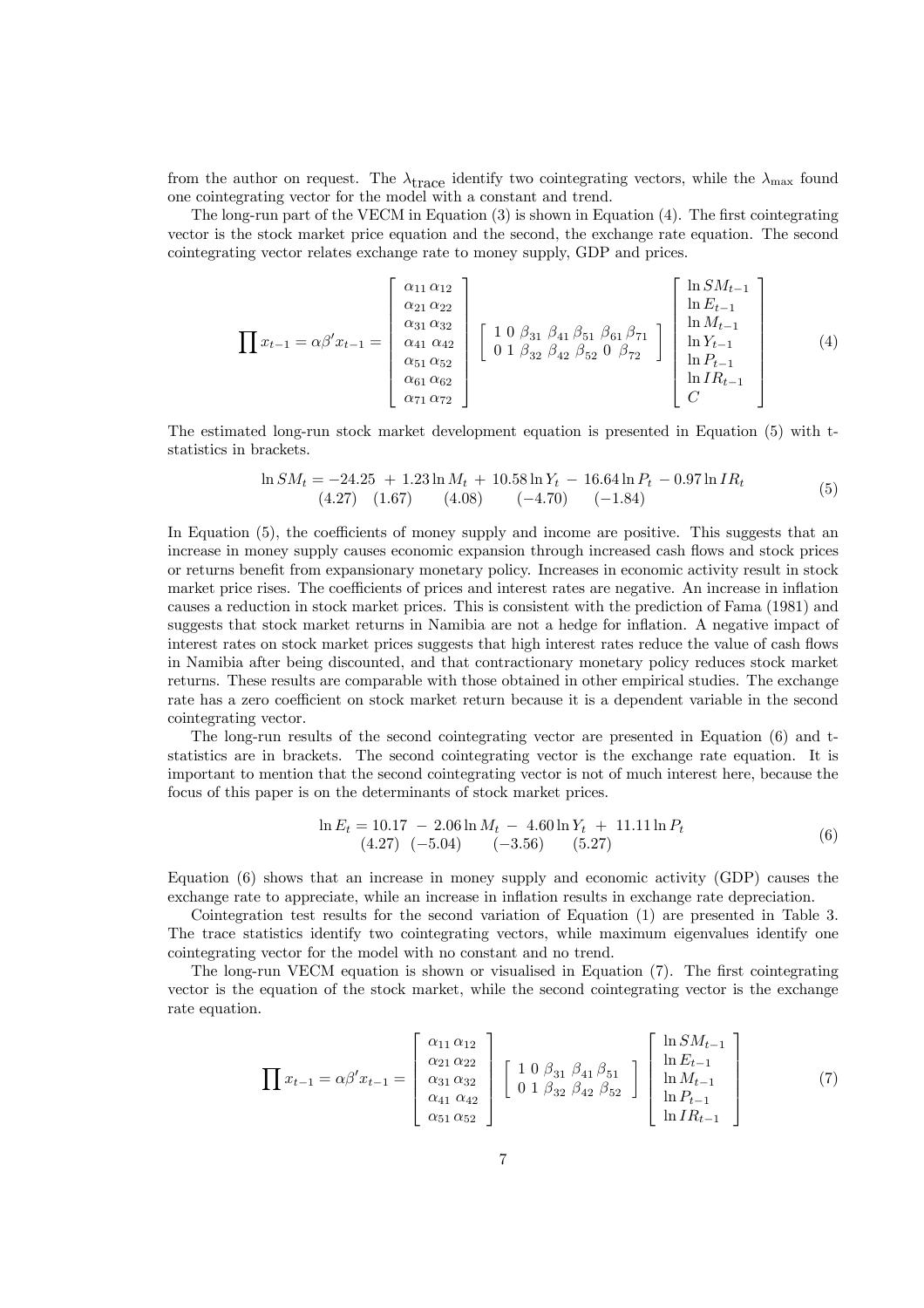The estimated stock market equation is presented in Equation (8) and the t-statistics are in brackets. The coefficients are in line with the theoretical expectations.

$$
\ln SM_t^* = 1.73 \ln M_t - 2.03 \ln P_t - 0.52 \ln IR_t
$$
  
(4.90) (-2.85) (-5.59) (9.8)

The signs of the coefficients of Equation (8) are similar to those in Equation (6). An increase in money supply is associated with an increase in stock market prices or returns. An increase in money supply raises liquidity, which in turn increases activity in the stock market. An increase in inflation and interest rates causes stock market returns to decrease. A negative relationship between inflation and stock market prices suggests that equities are not a hedge against inflation in Namibia. The coefficient of the exchange rate is zero because this variable is a dependent variable in the second cointegrating vector. The results for the second cointegrating vector are presented in Equation (9).

$$
\ln E_t = -1.65 \ln M_t + 3.74 \ln P_t - 0.16 \ln IR_t
$$
  
\n
$$
(-4.61) \qquad (5.17) \qquad (-1.72)
$$
 (9)

Equation (9) shows that money supply has a negative coefficient, indicating that an increase in money supply results in exchange rate appreciation, while an increase in inflation causes the exchange rate to depreciate. The interest rate has a negative impact on the exchange rate. An increase in the interest rate results in exchange rate appreciation. These coefficients have the same signs as the one in the first variation.

The estimated loading matrices ( $\alpha$  values) for both the first and second variations of Equation (1) are presented in Table 4. The loading matrices are adjustment coefficients that play a role in bringing the normalised variables into equilibrium. They bring the system back to equilibrium if there is a movement away from the long-run relationship. If the variables have adjustment coefficients of 0, it means that they do not play a role in the short-run determination of the normalised variable. The elements of the loading matrices relate to weak exogeneity. In a cointegrated system, if a variable does not respond to movements away from long-run equilibrium, it is weakly exogenous (Enders, 2004). This means that if the speed of parameter  $\alpha$  is 0, the variable is regarded as weakly exogenous. A variable that plays a role in bringing the normalised variable to equilibrium is not weakly exogenous.

Table 4 shows that in the first variation ( the stock market price equation), money supply and interest rate are weakly exogenous and do not play a role in bringing stock market prices back to equilibrium. This implies that, for instance, if stock market prices move away from equilibrium, money supply and interest rates would not adjust quickly to correct the disequilibrium and bring the system back to equilibrium. The exchange rate, income and inflation have positive signs, suggesting that they move the stock market away from equilibrium. Disequilibrium in stock market prices is only corrected through adjustment in the stock market price itself. In the exchange rate equation, stock market prices, exchange rate, money supply and income (GDP) are weakly exogenous. Inflation moves the exchange rate away from equilibrium. Disequilibrium in the exchange rate is only corrected through adjustment in the interest rates.

In the second variation (stock market prices equation), the results show that exchange rate, money supply, inflation and interest rates have positive signs, suggesting that they move the stock market away from equilibrium. As in the first variation, disequilibrium in the stock market price is only corrected though adjustments in the stock market price itself. In the exchange rate equation, the results shows that money supply is weakly exogenous and does not play a role in bringing the exchange rate back to equilibrium, while stock market and inflation push the exchange rate away from equilibrium. Discrepancies in the exchange rate equation are corrected through adjustments in interest rates and the exchange rate itself.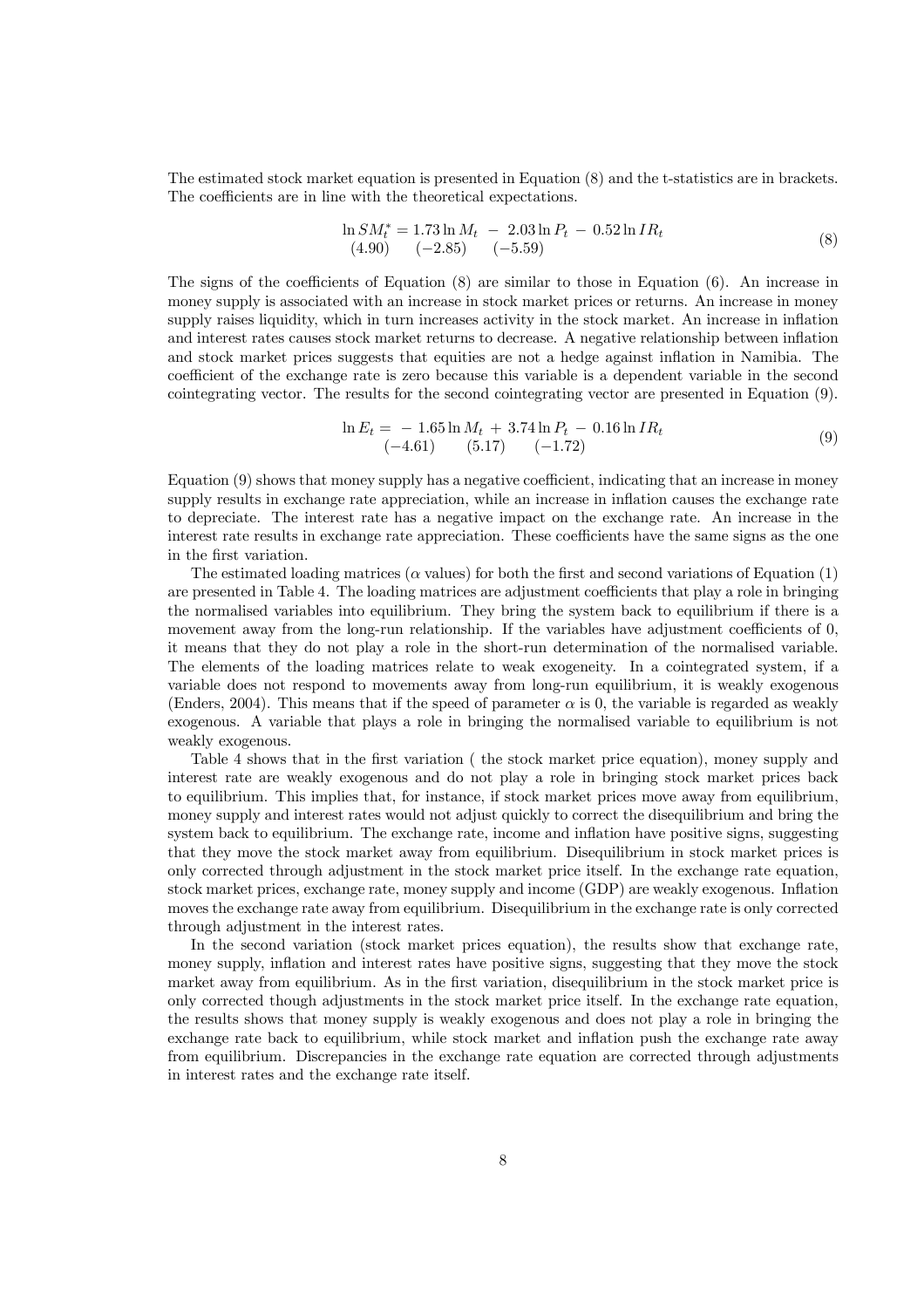#### 4.3 Impulse Responses

The impulse responses were introduced by Sims (1980) and show the response of stock market prices to their determining variables. According to Sims (1980), a shock to the variable does not only affect that variable itself, but is also transmitted to all other endogenous variables through the lag or dynamic structure of the vector autoregression (VAR). The impulse responses trace the response of current and future values of each of the variables to a one-time shock to one of the innovations (Stock and Watson, 2001). The impulse responses for the first and second variations of Equation (1) are presented in Figures 1 and 2. The impulse responses for both first and second variations of Equation (1) are from VECM. This is orthogonalised using Cholesky decomposition or lower triangular.

The impulse response shows that stock market prices respond negatively to inflation, exchange rate and interest rate shocks. A one standard deviation Cholesky positive innovation of inflation, interest rates and exchange rate causes a revision downward of the forecast of the stock market. The negative response of stock market to inflation and interest rates, suggests that contractionary monetary policy can result in a reduction in stock market returns or development.

The stock market responds positively to shocks from money supply during the first five quarters, and the response becomes negative from the sixth quarter onwards. The response of stock market prices to income or GDP is positive. A one standard deviation Cholesky innovation of GDP causes a revision downward of the forecast of stock market prices. This suggests that an increase in income or GDP causes an increase in stock market prices.

The impulse responses of the second variation of Equation (1) in Figure 2 indicate that a one standard Cholesky positive innovation of inflation and interest rates causes a downward revision of the forecast of stock market prices. However, the forecast of stock market prices will be revised upward if there is one standard Cholesky positive innovation of money supply and exchange rate. These results are similar to those of the first variation (except the response of exchange rate). These results suggest further that expansionary monetary policy is associated with an increase in stock market prices, and that equities are not a hedge against inflation in Namibia. An increase in economic activity results in an increase in stock market prices.

## 5 Conclusion

This paper investigates the determinants of stock market prices in Namibia for the period 1998 to 2009. The investigation was done through a review of the relevant theoretical and empirical literature. The empirical model was estimated using Johansen's (VAR) multivariate cointegration framework. Two measures of stock market development were used, and these are market capitalisation to GDP and the Namibian Stock Exchange Overall Index. The analysis shows that the prices of the stock market in Namibia are determined by economic activity, exchange rate, inflation, interest rate, money supply and exchange rate. Regardless of the measure of stock market prices used, the investigation revealed that there is a positive relationship between stock market prices on one hand, and money supply, economic activity on the other hand. An increase in money supply and economic activity causes stock market prices to increase. This suggests that an increase in money supply leads to economic expansion through increased cash flows and that stock prices would benefit from such expansionary monetary policy. An increase in economic activity benefits stock market prices.

Inflation increases are associated with decreases in stock market prices. This result suggests that Namibian equities are not a hedge against Namibian inflation. This provides evidence in favour of Fama (1981) and contradicts the generalised Fisher hypothesis. The results imply that if there is an economic slowdown predicted by inflation increases, stock prices will be depressed. An increase in interest rates causes stock prices to be reduced, suggesting that higher interest rates would make cash flows worth less after being discounted. The effect will be a decrease in investment, and reduced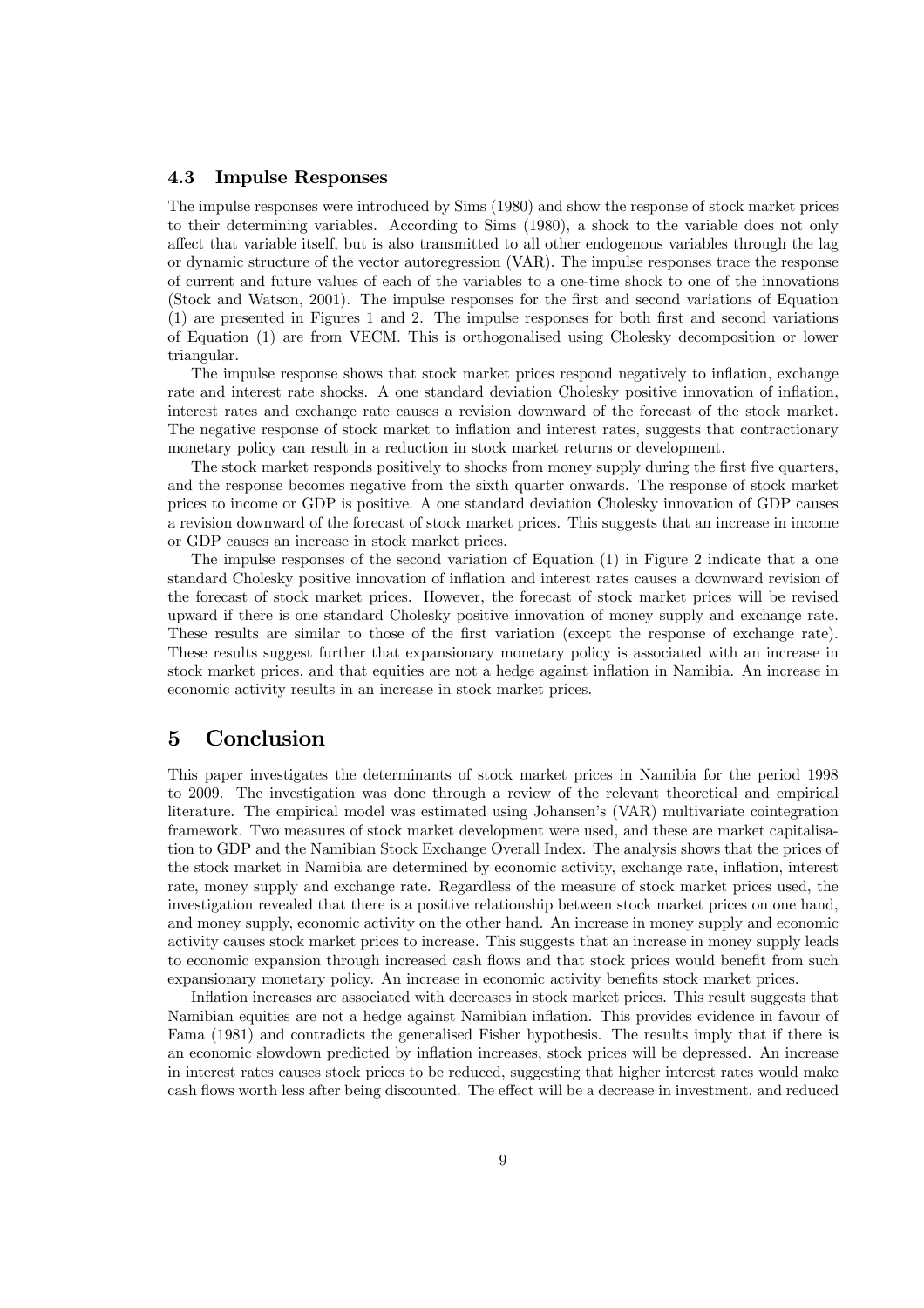stock market returns. Contractionary monetary policy through an increase in the interest rate would decrease equity returns and stock market prices.

Exogeneity tests were performed on the variables and the results show that in the first variation of the estimated equation, the interest rate is weakly exogenous, while money supply, exchange rate, inflation and GDP are not weakly exogenous. However, these variables (money supply, exchange rate, inflation and GDP) move stock market prices away from equilibrium. Disequilibrium in the stock market price is corrected only through adjustments in the stock market itself. The second variation results show that the exchange rate, money supply, price and interest rates move stock market prices away from equilibrium. Disequilibrium in stock market prices is corrected through adjustment in the stock market price itself.

## References

- [1] Adjasi, C.K.D. (2009): "Do Stock Market Matters in Investment Growth in Africa?" Journal of Developing Areas, 43(1), p. 109—120.
- [2] Adjasi, C.K.D. and Biekpe, N.B. (2006): "Interest Rate and Stock Market Returns in Africa" African Finance Journal, 8(2), p. 12—27.
- [3] Al-Khazali, O.M. (2004): "The Generalised Fisher Hypothesis in the Asian Markets" Journal of Economic Studies, 31(2), p. 144-57.
- [4] Chen, M., Kim, W.G. and Kim, H.J. (2005): "The Impact of Macroeconomic and Nonmacroeconomic Forces on Hotel Stock Returns" Hospitality Management, 24, p. 243-258.
- [5] Chen, N., Roll, R. and Ross, S.A. (1986): "Economic Forces and the Stock Market" Journal of Business, 59, p. 383—404.
- [6] Choudhry, T. (2001): "Inflation and Rates of Return on Stocks: Evidence from High Inflation Countries" Journal of International Financial Markets, Institutions and Money, 11, p. 75-76.
- [7] Eita, J.H. and Jordaan, A.C. (2010): "A Causality Analysis Between Financial Development and Economic Growth for Botswana" African Finance Journal, 12(1), p. 72—89.
- [8] Ender, W. (2004): Applied Econometric Time Series. USA: John Wiley & Sons, Inc.
- [9] Fama, E.F. (1981): "Stock returns, Real Activity, Inflation and money" American Economic Review, 71(4), p.  $545-565$ .
- [10] Firth, M. (1979): "The Relationship Between Stock Market Returns and Rates of Inflation" Journal of Finance, 34(3), p. 743—749.
- [11] Fisher, I. (1930): The Theory of Interest. New York: Macmillan.
- [12] Groenewald, N. And Fraser, P. (1997): "Share Prices and Macroeconomic Factors" Journal of Business Finance and Accounting,  $24(9)$  &  $(10)$ , p. 1367-1383.
- [13] Gultekin, N.B. (1983): "Stock Market Returns and Inflation: Evidence from Other Countries" Journal of Finance, 38(1), p. 49-65.
- [14] Harris, R.I.D. (1995): Using Cointegration Analysis in Econometric Modelling. London: Prentice Hall/Harvester Wheatsheaf.
- [15] Hooker, M. A. (2004): "Macroeconomic Factors and Emerging Market Equity Returns: A Bayesian Model Selection Approach" Emerging Market Review, 5, p. 379 — 387.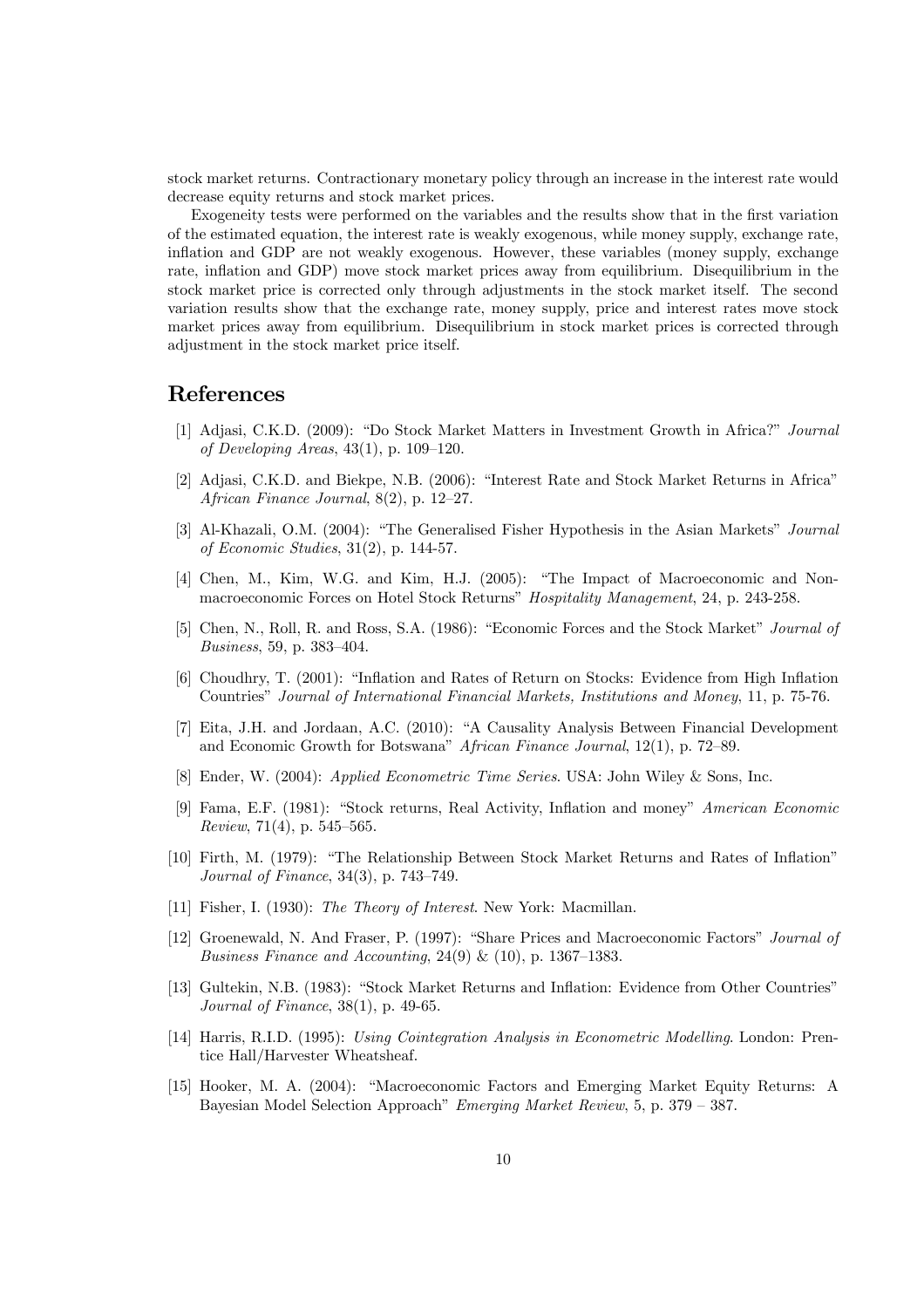- [16] Humavindu, M.H. and Floros, C. (2006): "Integration and Volatility Spillovers in African Equity Markets: Evidence form Namibia and South Africa" African Finance Journal,  $8(2)$ , p. 31–51.
- [17] Johansen, S. (1995): Likelihood Based Inferences in Cointegrated Vector Autoregressive Models. Oxford: Oxford University Press.
- [18] Johansen, S. (1998): "Statistical Analysis of Cointegrating Vectors" Journal of Economic Dynamics and Control, 12, p. 231—254.
- [19] Kabundi, A. and Loots, E. (2007): "Co-movement Between South Africa and the Southern African Development Community: An Empirical Analysis" Economic Modeling, 24, p. 737— 748.
- [20] Kyriacou, K., Madsen, J.B. and Mase, B. (2006): "Does Inflation Exaggerate the Equity Premium" Journal of Economic Studies, 33(5), p. 344-356.
- [21] Maysami, R.C. and Koh, T.S. (2000): "A Vector Error Correction Model for the Singapore Stock Market" International Review of Economics and Finance, 9, p. 79—96.
- [22] Mukherjee, T.K. and Naka, A. (1995): "Dynamic Relations Between Macroeconomic Variables and the Japanese Stock Market: An Application of a Vector Error Correction Model" Journal of Financial Research, XVIII (2), p. 223—237.
- [23] Nacuer, S.B., Ghazouani, S. and Omran, M. (2007): "The Determinants of Stock Market Development in the Middle-Eastern and North African Region" Managerial Finance, 33(7), p. 477-489.
- [24] Neihardt, T. (2009): "Solving the Puzzles: Stock Market Spillover Effects Between Namibia and South Africa" University of Montana Working Paper, http://ssrn.com/abstract=1340147.
- [25] Osei, K.A. (2006): "Macroeconomic Factors and the Ghana Stock Market" African Finance Journal, 8(1), p. 26—37.
- [26] Pan, M., Fok, R.C. and Liu, I.A. (2007): "Dynamic Linkages Between Exchange Rates and Stock Market Prices: Evidence from East Asian Markets" International Review of Economics and Finance, 16, p. 503—520.
- [27] Piesse, J. and Hearn, B. (2005): "Integration and the Asymmentric Transmission of Volatility: A Study of Equity Markets in Sub-Saharan Africa" South African Journal of Economics, 73(1), p. 382—390.
- [28] Rahman, A.R., Sidek, N.R.M. and Tafri, F.H. (2009): "Macroeconomic Determinants of Malaysian Stock Market" African Journal of Business Management, 3(3), p. 95-106.
- [29] Ross, S.A. (1976): "The Arbitrage Theory of Capital Pricing" Journal of Economic Theory, 13, p. 341—360.
- [30] Sims, A. C. (1980): "Macroeconomics and Reality" Econometrica, 48(1), p. 1-48.
- [31] Spyrou, S. (2001): "Stock Returns and Inflation: Evidence from an Emerging Market" Applied Economic Letters, 8(7), p. 447-450.
- [32] Stock, J.H. and Watson, M.W. (2001): "Vector Autoregression" Journal of Economic Perspectives,  $15(4)$ : p.  $101-115$ .
- [33] Wongbangpo, P. and Sharma, S.C. (2002): "Stock Market and Macroeconomic Fundamental Dynamic Interactions: ASEAN-5 Countries" Journal of Asian Economics, 13, p. 27—51.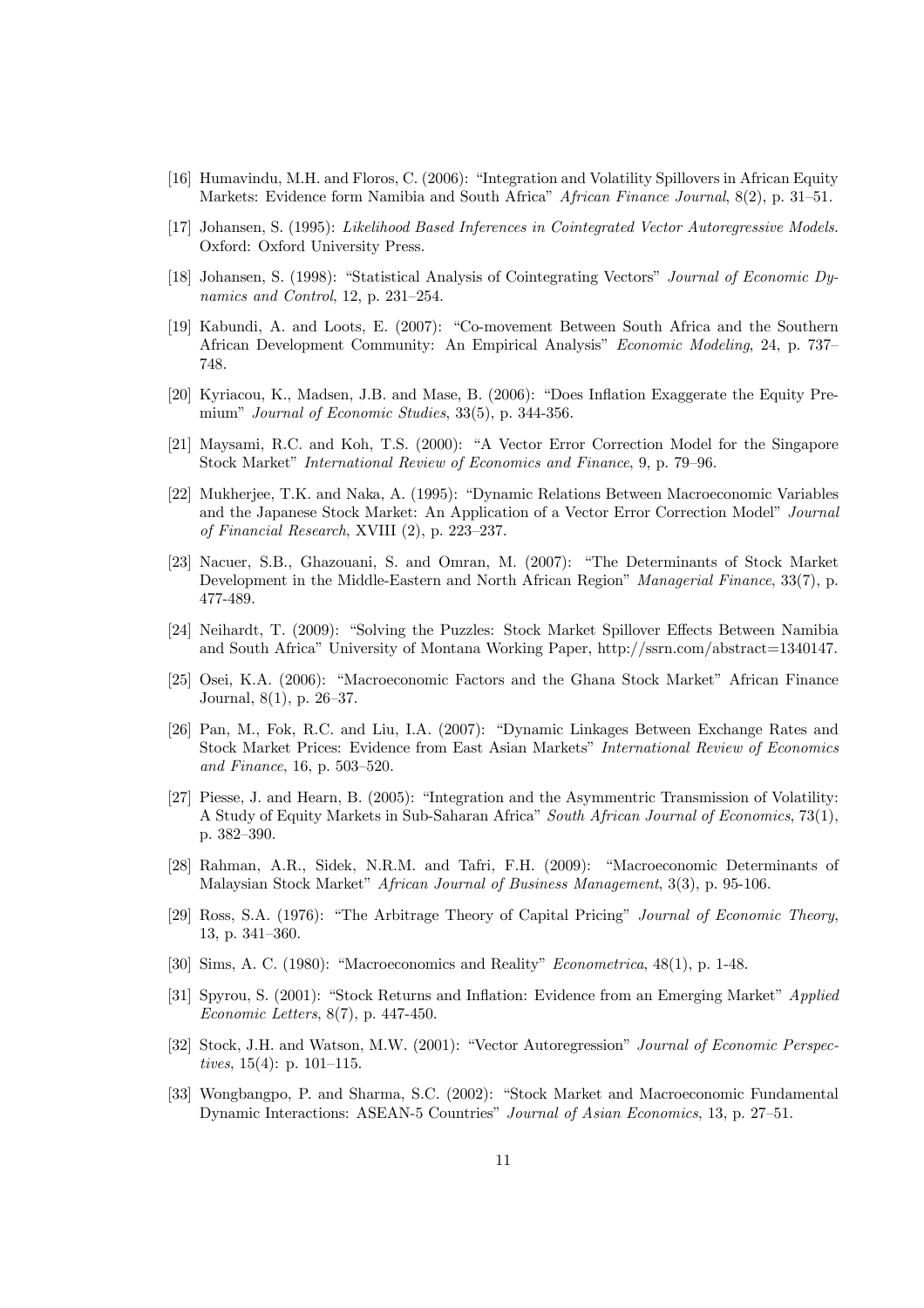[34] Yartey, C.A. (2008): "The Determinants of Stock Market Development in Emerging Economies: Is South Africa Different" IMF Working Paper, WP/08/32, International Monetary Fund.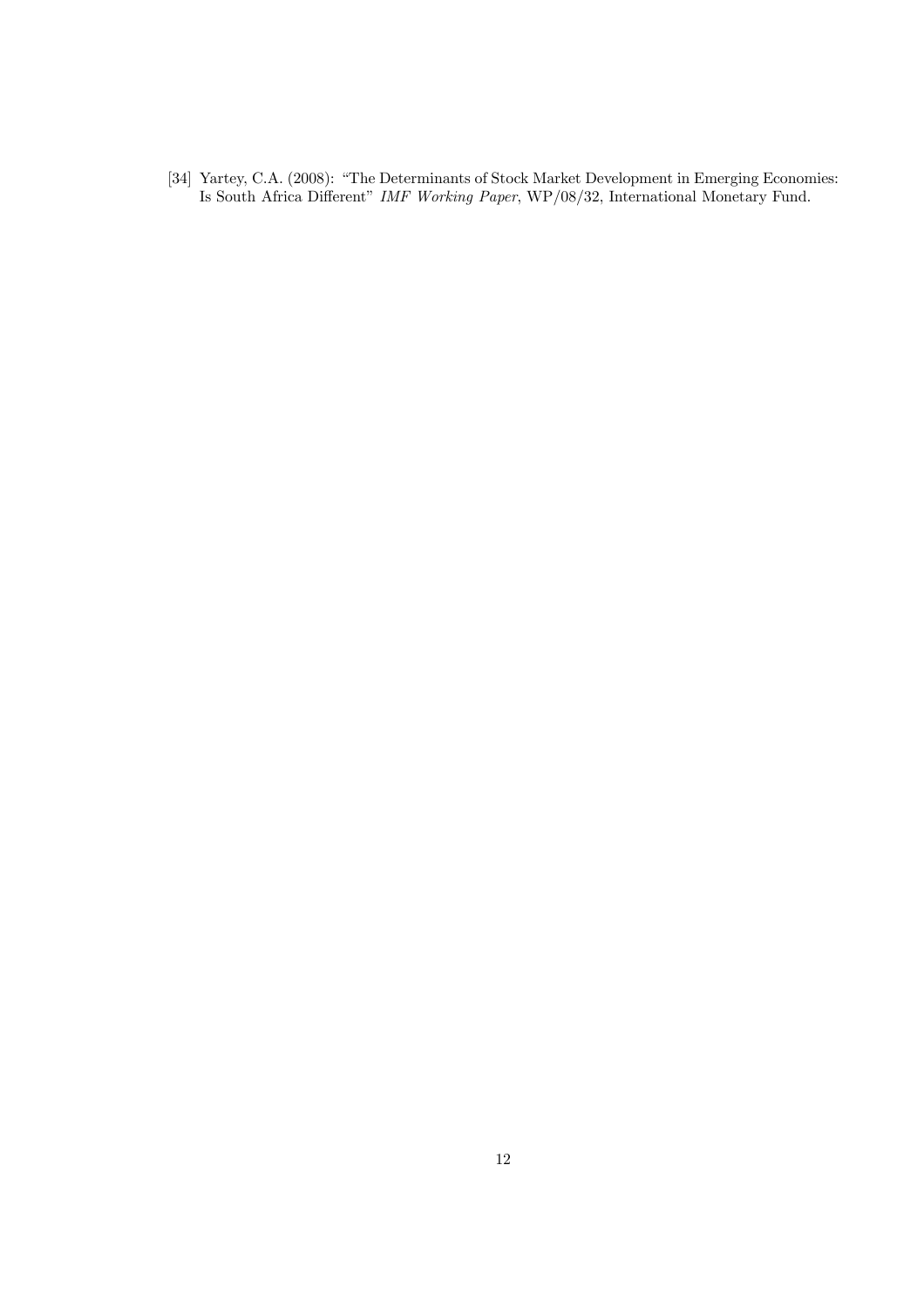|                 |                  | <b>LEVELS</b> |           |             | <b>FIRST DIFFERENCE</b> |             |             |
|-----------------|------------------|---------------|-----------|-------------|-------------------------|-------------|-------------|
| <b>Variable</b> | Model            | ADF           | <b>PP</b> | <b>KPSS</b> | ADF                     | <b>PP</b>   | <b>KPSS</b> |
| $\ln SM$ ,      | Constant         | $-1.81$       | $-1.55$   | 0.52##      | $-5.31***$              | $-5.30***$  | 0.07        |
|                 | Constant & trend | $-2.37$       | $-1.95$   | 0.07        | $-5.24***$              | $-5.18***$  | 0.06        |
|                 | none             | 0.22          | 0.15      |             | $-5.35***$              | $-5.34***$  |             |
| $\ln P_t$       | Constant         | $-1.28$       | $-1.03$   | $0.89$ ###  | $-4.62***$              | $-4.70***$  | 0.19        |
|                 | Constant & trend | $-1.98$       | $-1.73$   | 0.15#       | $-4.71***$              | $-4.80***$  | 0.12        |
|                 | none             | 3.81          | 8.04      |             | $-1.42$                 | $-1.80*$    |             |
| $\ln SM_t^*$    | Constant         | $-0.92$       | $-0.86$   | $0.77#$ ### | $-4.83***$              | $-4.64***$  | 0.07        |
|                 | Constant & trend | $-3.08$       | $-2.33$   | 0.07        | $-4.78***$              | $-4.66***$  | 0.07        |
|                 | none             | 0.82          | 0.98      |             | $-4.75***$              | $-4.67***$  |             |
| $\ln Y_t$       | Constant         | $-0.91$       | $-1.41$   | $0.89$ ###  | $-10.07***$             | $-10.78***$ | 0.29        |
|                 | Constant & trend | $-3.20$       | $-3.04$   | $0.14\#$ ## | $-10.00***$             | $-11.05***$ | 0.37#       |
|                 | none             | 4.22          | 6.40      |             | $-7.75***$              | $-7.68***$  |             |
| $\ln E_t$       | Constant         | $-2.49$       | $-2.41$   | 0.16        | $-5.23***$              | $-5.19***$  | 0.16        |
|                 | Constant & trend | $-2.32$       | $-2.20$   | 0.11        | $-5.27***$              | $-5.24***$  | 0.09        |
|                 | none             | 0.26          | 0.40      |             | $-5.26***$              | $-5.21***$  |             |
| $\ln IR_t$      | Constant         | $-1.62$       | $-1.27$   | 0.65##      | $-4.75***$              | $-4.65***$  | 0.11        |
|                 | Constant & trend | $-2.35$       | $-1.91$   | $0.15#$ #   | $-4.70***$              | $-4.59***$  | 0.09        |
|                 | none             | $-1.07$       | $-1.58$   |             | $-4.66***$              | $-4.65***$  |             |

## **Table 1: Unit root test results**

Notes: KPSS uses the null hypothesis of stationary (no unit root), while ADF and PP use the null hypothesis of nonstationary (there is unit root).

- #, ##, ### indicates rejection of the null hypothesis of stationary (no unit root) at 1%, 5% and 10% significance levels.
- \*, \*\*, \*\*\* indicates rejection of the hypothesis of nonstationarity (there is unit root) at 1%/5%/10% significance level respectively.

| <b>TRACE TEST</b> |            |                            |                   | <b>MAXIMUM EIGENVALUE TEST</b> |         |                        |                   |
|-------------------|------------|----------------------------|-------------------|--------------------------------|---------|------------------------|-------------------|
| $H_{0}$           |            | $\lambda$ <sub>trace</sub> | 5% critical value | $H_{\scriptscriptstyle{0}}$    | Η       | $\lambda_{\text{max}}$ | 5% critical value |
| $r = 0$           | r > 1      | $126.72*$                  | 103.85            | $r = 0$                        | $r = 1$ | $47.75*$               | 40.96             |
| $r \leq 1$        | $r \geq 2$ | 78.97*                     | 76.97             | $r = 1$                        | $r = 2$ | 31.56                  | 34.81             |
| $r \leq 2$        | $r \geq 3$ | 47.41                      | 54.08             | $r = 2$                        | $r = 3$ | 19.14                  | 28.59             |
| $r \leq 3$        | r > 4      | 28.28                      | 35.19             | $r = 3$                        | $r = 4$ | 15.07                  | 22.30             |
| $r \leq 4$        | r > 5      | 13.21                      | 20.26             | $r = 4$                        | $r = 5$ | 8.33                   | 15.89             |
| $r \leq 5$        | $r \geq 6$ | 4.88                       | 9.16              | $r =$                          | $= 6$   | 4.88                   | 9.16              |

| Table 2: Cointegration test results for the first variation of Equation (1) |
|-----------------------------------------------------------------------------|
|-----------------------------------------------------------------------------|

\*Denotes rejection of the null of no cointegration at 5% significant level.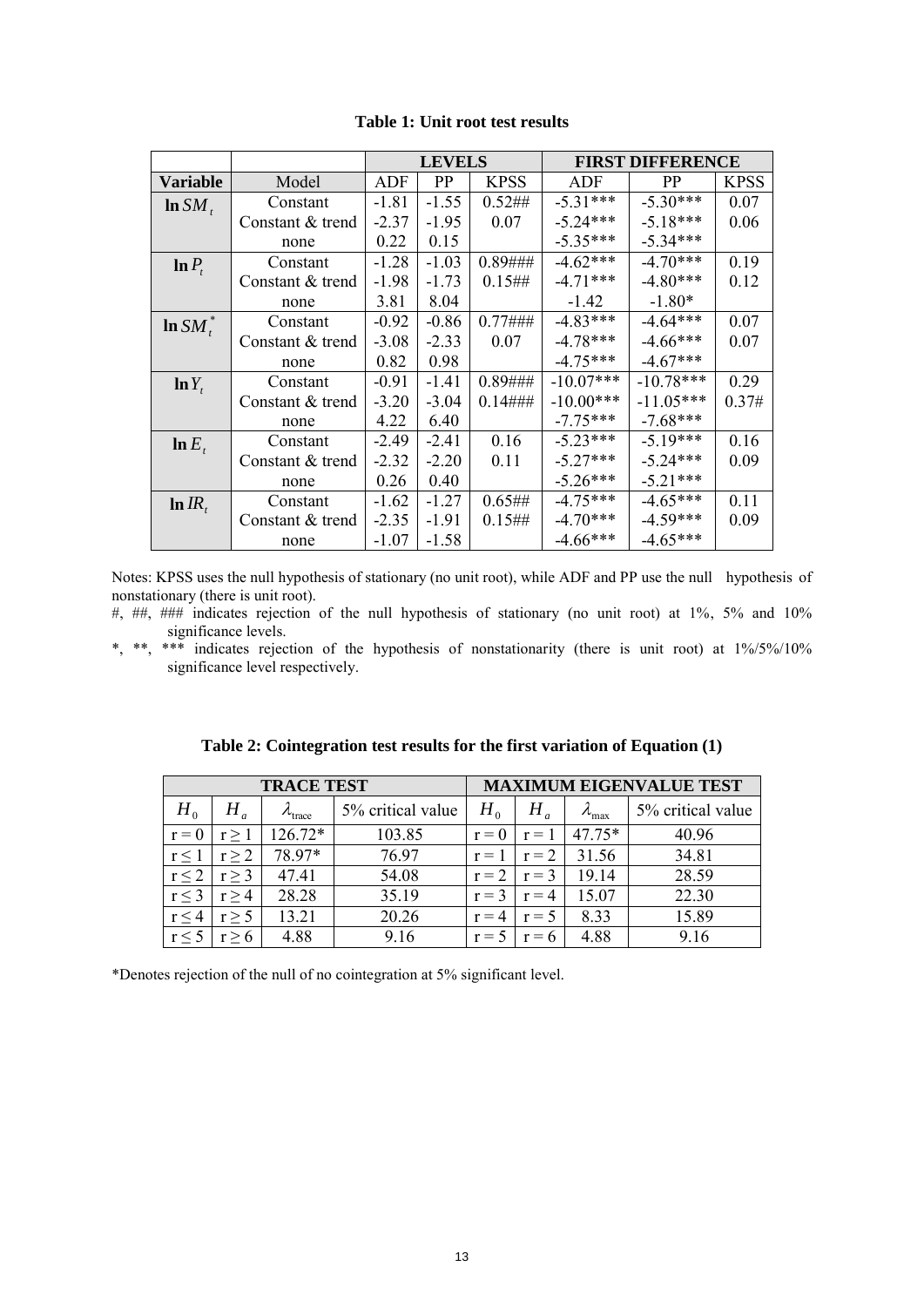| <b>TRACE TEST</b> |            |                              |                   | <b>MAXIMUM EIGENVALUE TEST</b> |         |                        |                   |
|-------------------|------------|------------------------------|-------------------|--------------------------------|---------|------------------------|-------------------|
| $H_{0}$           |            | $\mathcal{L}_{\text{trace}}$ | 5% critical value | $H_{_0}$                       |         | $\lambda_{\text{max}}$ | 5% critical value |
| $r = 0$           | r > 1      | 86.68*                       | 60.06             | $r = 0$                        | $r = 1$ | $41.54*$               | 30.44             |
| r <               | $r \geq 2$ | $44.14*$                     | 40.17             | $r = 1$                        | $r = 2$ | 20.06                  | 24.16             |
| r < 2             | $r \geq 3$ | 24.08                        | 24.28             | $r = 2$                        | $r = 3$ | 13.97                  | 17.80             |
| $r \leq 3$        | r > 4      | 10.10                        | 12.32             | $r = 3$                        | $=4$    | 6.96                   | 11.22             |
|                   |            | 3.14                         | 4.130             |                                | $=$ 5   | 3.14                   | 4.130             |

**Table 3: Cointegration test results for the second variation of Equation (1)** 

\*Denotes rejection of the null of no cointegration at 5% significant level.

## **Table 4: Estimated adjustment coefficients and weak exogeneity test**

| <b>VARIABLES</b>    | <b>FIRST VARIATION</b>            |                      | <b>SECOND VARIATION</b>           |                      |  |
|---------------------|-----------------------------------|----------------------|-----------------------------------|----------------------|--|
|                     | $1st$ cointegrating               | $2nd$ cointegrating  | $1st$ cointegrating               | $2nd$ cointegrating  |  |
|                     | $(\ln SM, )$ equation             | $(\ln E_t)$ equation | $(\ln SM_t^*)$ equation           | $(\ln E_t)$ equation |  |
| $\Delta \ln SM_t$   | $-0.08$                           | 0.00                 | $-0.29$                           | 0.19                 |  |
|                     | $(-1.76)$                         |                      | $(-2.26)$                         | (2.04)               |  |
| $\Delta \ln E_{t}$  | 0.08                              | 0.00                 | 0.27                              | $-0.11$              |  |
|                     | (2.24)                            |                      | (3.17)                            | $(-1.72)$            |  |
| $\Delta$ ln $M_{t}$ | 0.00                              | 0.00                 | 0.11                              | 0.00                 |  |
|                     |                                   |                      | (3.09)                            |                      |  |
| $\Delta$ ln $Y_t$   | 0.09                              | 0.00                 |                                   |                      |  |
|                     | (5.16)                            |                      |                                   |                      |  |
| $\Delta \ln P_t$    | 0.01                              | 0.03                 | 0.02                              | 0.02                 |  |
|                     | (2.66)                            | (7.50)               | (2.14)                            | (3.95)               |  |
| $\Delta$ ln IR,     | 0.00                              | $-0.06$              | 0.24                              | $-0.15$              |  |
|                     |                                   | $-1.93$              | (2.49)                            | $(-2.17)$            |  |
|                     | Likelihood ratio test for binding |                      | Likelihood ratio test for binding |                      |  |
|                     | restriction (rank=2) is           |                      | restriction (rank=2) is           |                      |  |
|                     | $\chi^{2}(7)$ :                   | 6.65                 | $\chi^2(7)$ :                     | 0.18                 |  |
|                     | Probability <sup>a</sup> :        | 0.43                 | Probability <sup>a</sup> :        | 0.43                 |  |

**Notes:** The t-statistics are in brackets.

<sup>a</sup>The probability of making Type I error.

The likelihood ratio test is for both long-run and the above loading matrices restrictions.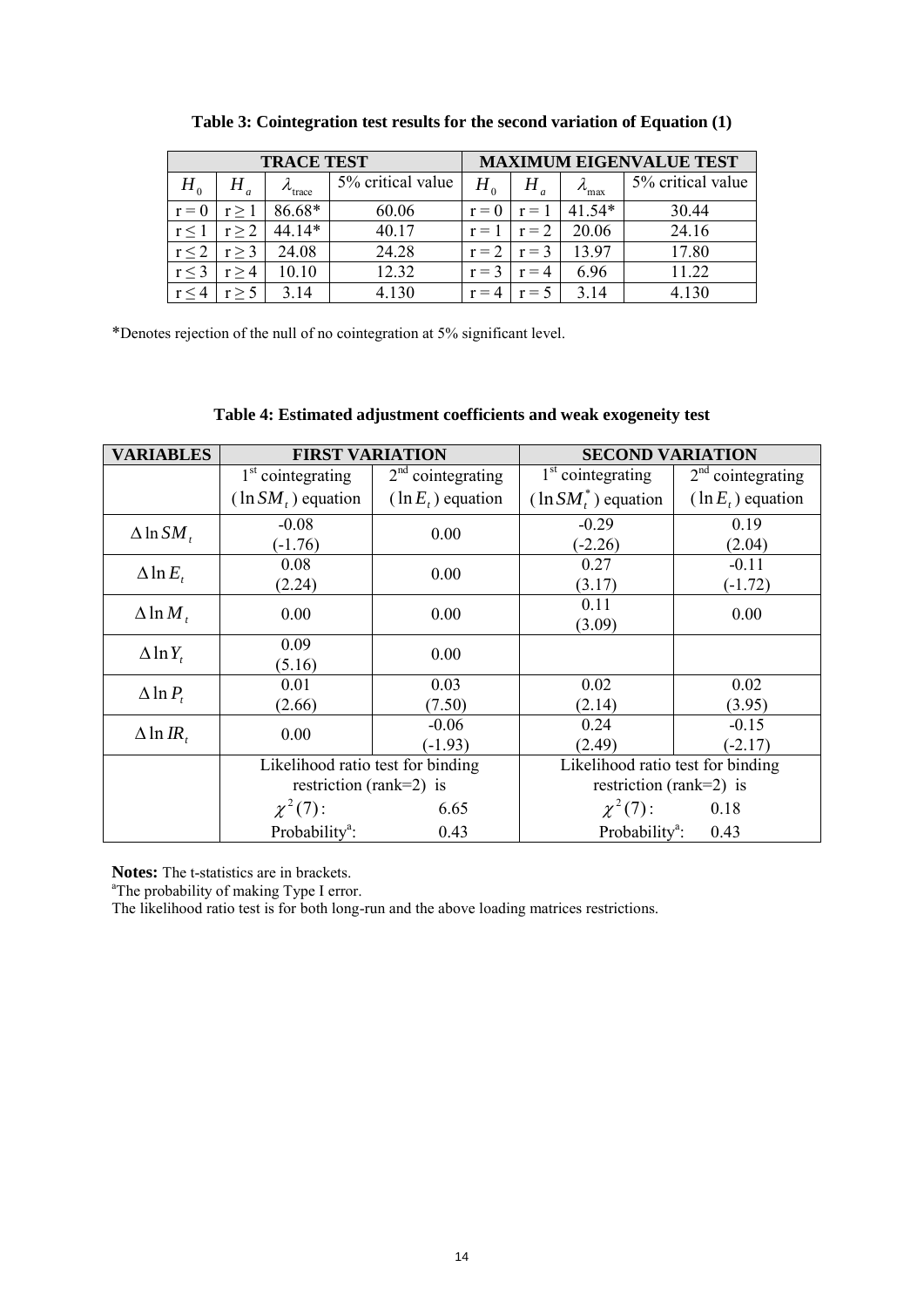



15